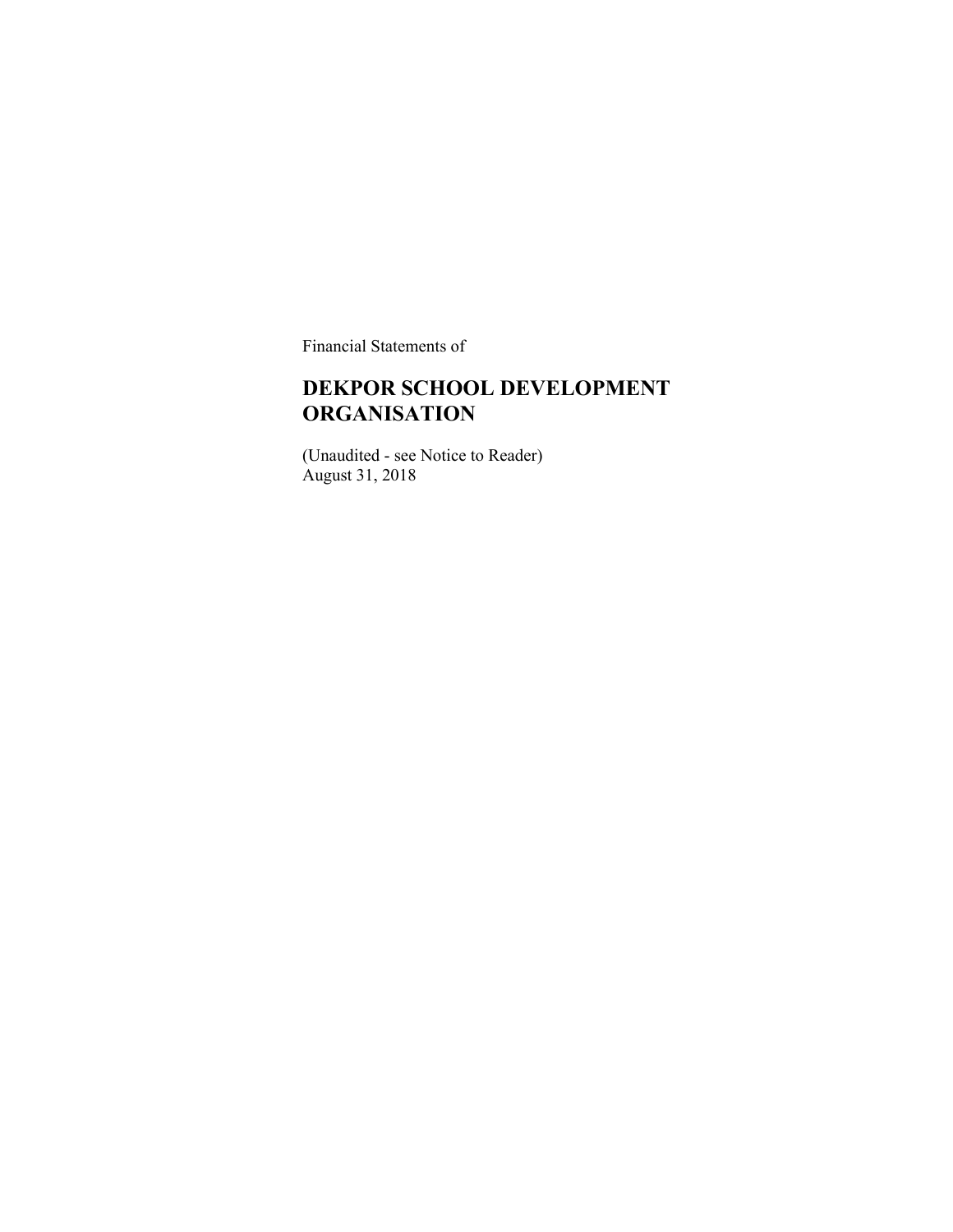Financial Statements

August 31, 2018

#### **Index to Financial Statements**

|                                              | Page           |
|----------------------------------------------|----------------|
| Notice to Reader                             |                |
| <b>Statement of Financial Position</b>       | 2              |
| <b>Statement of Operations</b>               | 3              |
| <b>Statement of Changes in Fund Balances</b> | $\overline{4}$ |
| Note to Financial Statements                 |                |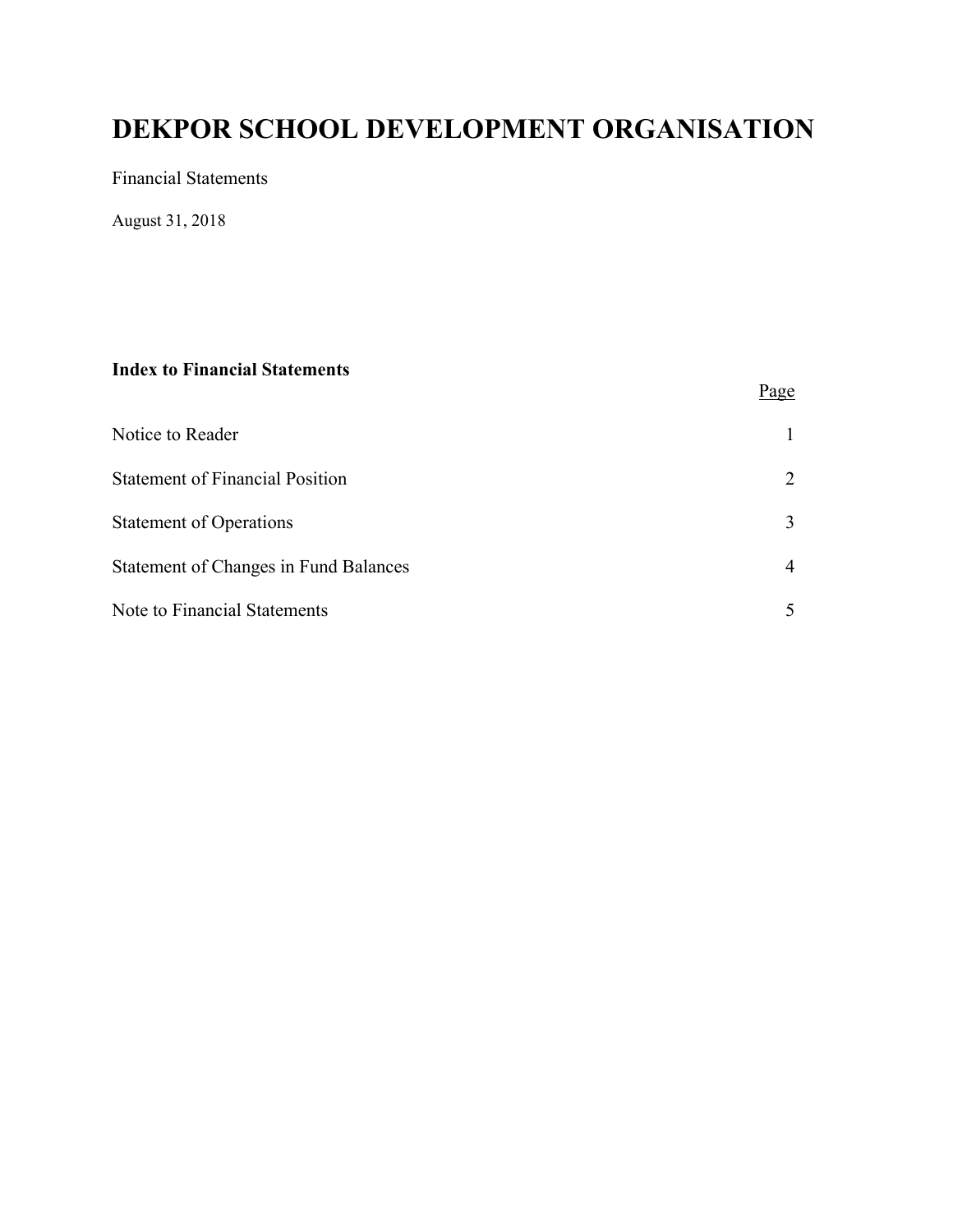

Scarrow Yurman & Co. **CPA Professional Corporation** 445 Apple Creek Blvd, Suite 223 Markham Ontario L3R 9X7 Tel: 905-475-5200 Fax: 905-475-6577 www.syccpa.com

#### **NOTICE TO READER**

On the basis of information provided by management, we have compiled the statement of financial position of Dekpor School Development Organisation as at August 31, 2018 and the statements of operations and changes in fund balances for the year then ended.

We have not performed an audit or a review engagement in respect of these financial statements and, accordingly, we express no assurance thereon.

Readers are cautioned that these statements may not be appropriate for their purposes.

# Scarrow Yurman & Co, CPA Professional Corporation

Authorized to practise public accounting by the Chartered Professional Accountants of Ontario

Markham, Ontario February 19, 2019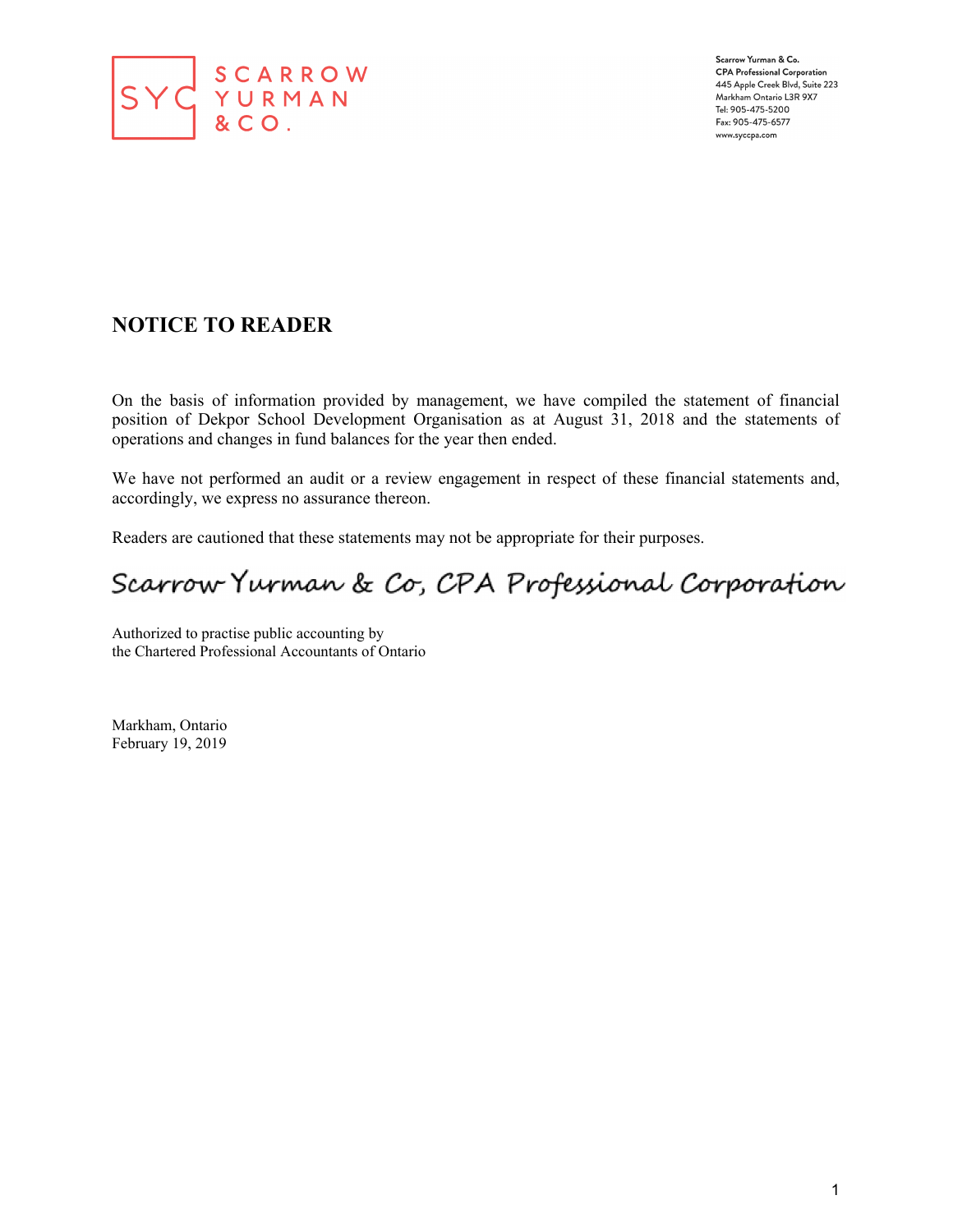Statement of Financial Position

| As at August 31, 2018                                          | (Unaudited – See Notice to Reader)    |                                   |                            |                            |
|----------------------------------------------------------------|---------------------------------------|-----------------------------------|----------------------------|----------------------------|
|                                                                | 2018<br><b>Building</b><br>Fund<br>\$ | 2018<br>Sponsorship<br>Fund<br>\$ | 2018<br><b>Total</b><br>\$ | 2017<br><b>Total</b><br>\$ |
| <b>ASSETS</b>                                                  |                                       |                                   |                            |                            |
| Cash                                                           | 25,247                                | 131,271                           | 156,518                    | 174,261                    |
| <b>Fixed Assets</b>                                            | 20,473                                | 20,474                            | 40,947                     | -                          |
|                                                                | 45,720                                | 151,745                           | 197,465                    | 174,261                    |
| <b>LIABILITIES</b><br>Accounts payable and accrued liabilities |                                       |                                   |                            |                            |
| <b>FUND BALANCES</b><br>Restricted                             | 45,720                                | 151,745                           | 197,465                    | 174,261                    |
|                                                                | 45,720                                | 151,745                           | 197,465                    | 174,261                    |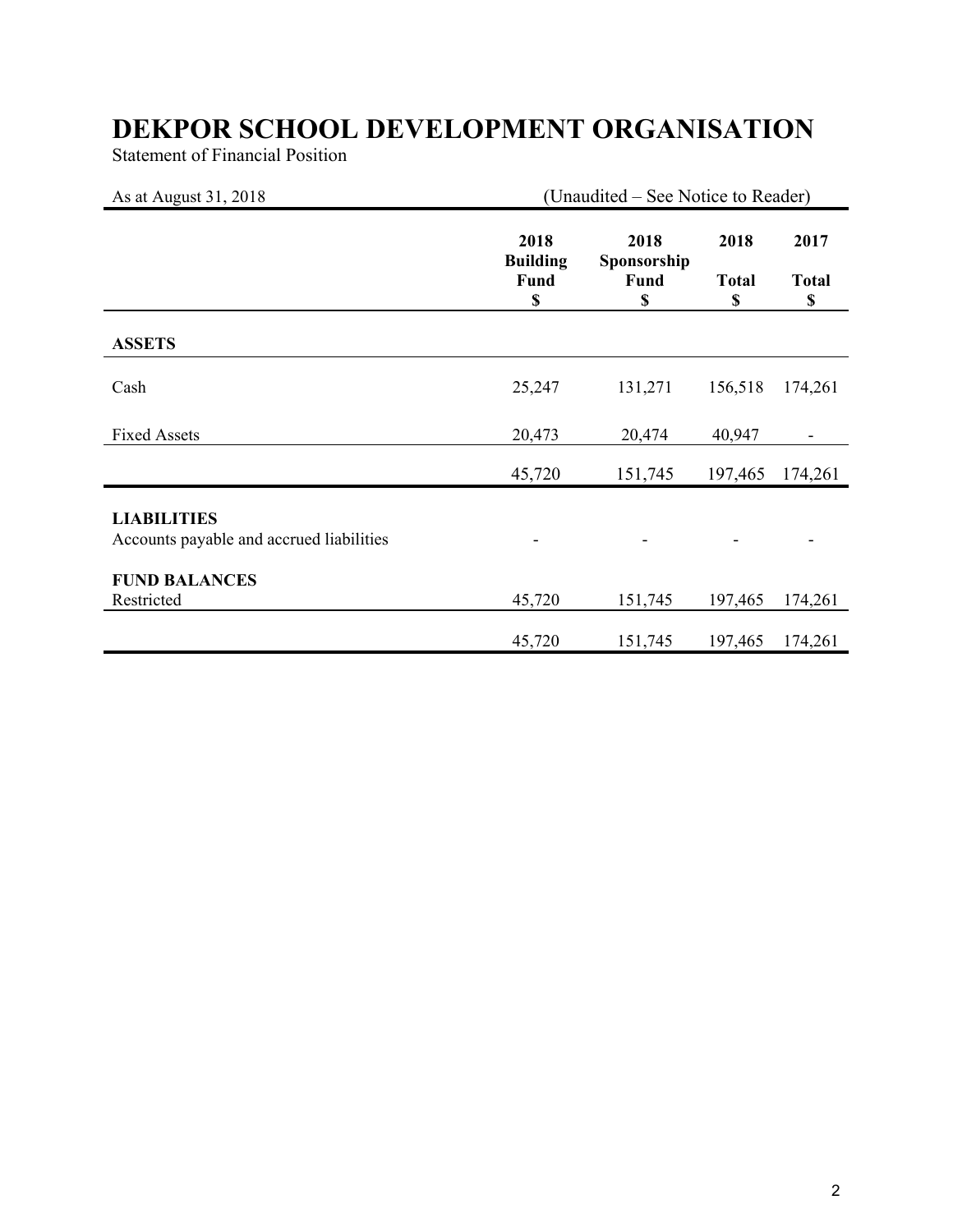Statement of Operations

| For the period ended August 31, 2018                                                                                                                                                                           | (Unaudited – See Notice to Reader)    |                                                                             |                                                                                          |                                                     |
|----------------------------------------------------------------------------------------------------------------------------------------------------------------------------------------------------------------|---------------------------------------|-----------------------------------------------------------------------------|------------------------------------------------------------------------------------------|-----------------------------------------------------|
|                                                                                                                                                                                                                | 2018<br><b>Building</b><br>Fund<br>\$ | 2018<br>Sponsorship<br>Fund<br>\$                                           | 2018<br><b>Total</b><br>\$                                                               | 2017<br><b>Total</b><br>\$                          |
| <b>Donation Revenues</b><br><b>Interest Income</b>                                                                                                                                                             | 134,068                               | 136,913<br>740                                                              | 270,981<br>740                                                                           | 236,299<br>376                                      |
| <b>Expenses</b>                                                                                                                                                                                                | 134,068                               | 137,653                                                                     | 271,721                                                                                  | 236,675                                             |
| Amortization – Vehicle<br>Bank charges (recoveries)<br><b>Breakfast</b><br>Building construction and maintenance<br>Child sponsorship<br>Foreign Exchange<br>Medical<br>Professional fees<br>General<br>Office | 5,118<br>164,555<br>885<br>63         | 5,118<br>1,256<br>12,002<br>33,431<br>(269)<br>1,470<br>885<br>3,145<br>191 | 10,237<br>1,256<br>12,002<br>164,555<br>33,431<br>(269)<br>1,470<br>1769<br>3,145<br>254 | 157<br>26,344<br>144,723<br>9,909<br>1,896<br>2,291 |
| Shipping<br><b>School Supplies</b><br>Tools/Repairs<br>Teacher salary                                                                                                                                          | 170,621                               | 4,645<br>7,905<br>2,151<br>5,967<br>77,897                                  | 4,645<br>7,905<br>2,151<br>5,967<br>248,518                                              | 5,368<br>2,050<br>192,738                           |
| <b>Excess (deficiency) of revenues over expenses</b>                                                                                                                                                           | (36, 553)                             | 59,756                                                                      | 23,203                                                                                   | 43,937                                              |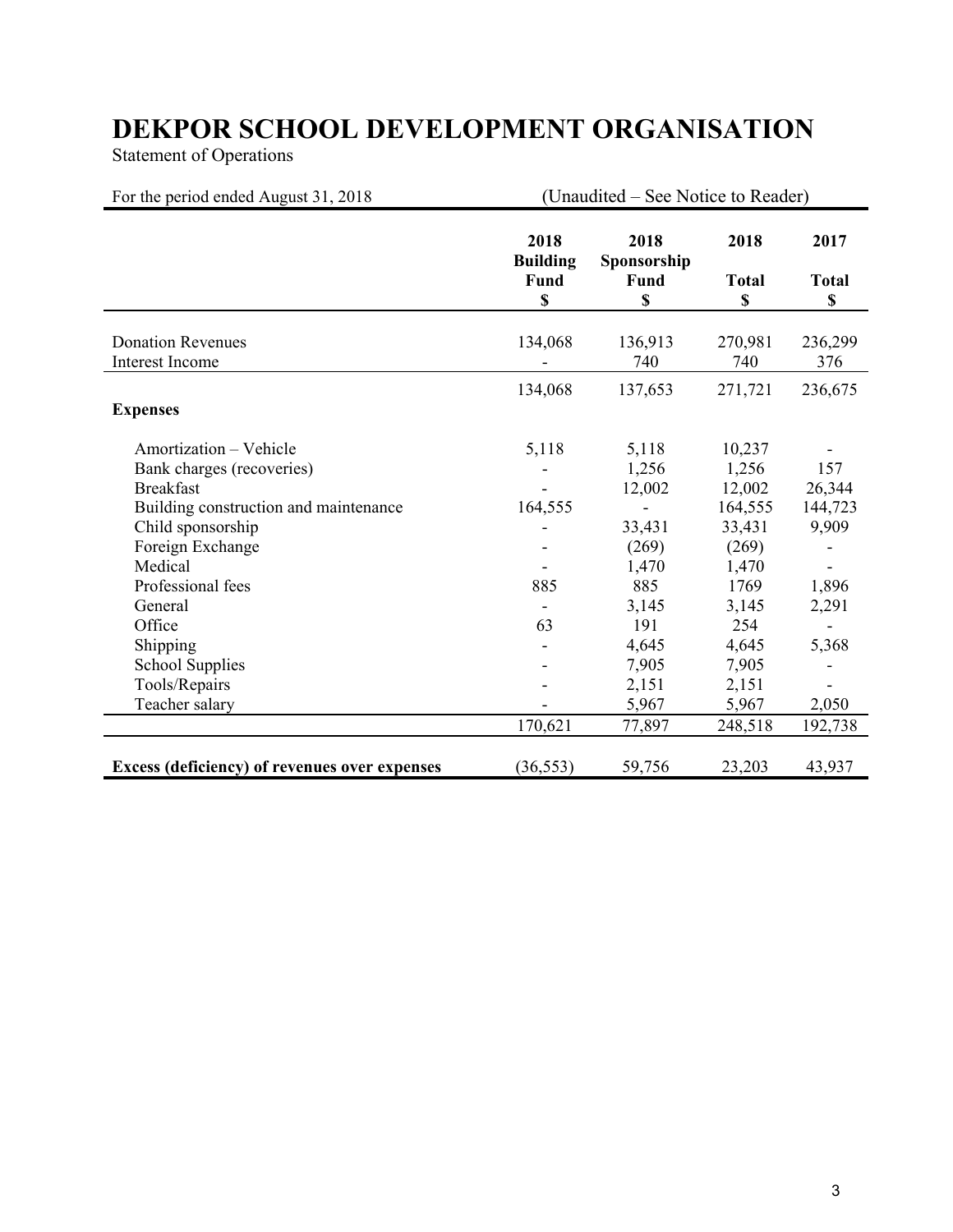Statement of Changes in Fund Balances

| For the period ended August 31, 2018 |                                       | (Unaudited – See Notice to Reader)       |                            |  |  |
|--------------------------------------|---------------------------------------|------------------------------------------|----------------------------|--|--|
|                                      | 2018<br><b>Building</b><br>Fund<br>\$ | 2018<br>Sponsorship<br>Fund<br>\$        | 2018<br><b>Total</b><br>\$ |  |  |
| Balance, beginning                   | 82,273                                | 91,989                                   | 174,262                    |  |  |
| Excess of revenues over expenses     | (36, 553)                             | 59,756                                   | 23,203                     |  |  |
| Balance, ending                      | 45,720                                | 151,745                                  | 197,465                    |  |  |
|                                      | 2017<br><b>Building</b><br>Fund<br>\$ | 2017<br>Sponsorship<br><b>Fund</b><br>\$ | 2017<br><b>Total</b><br>\$ |  |  |
| Balance, beginning                   | 76,165                                | 54,159                                   | 130,324                    |  |  |
| Excess of revenues over expenses     | 6,108                                 | 37,829                                   | 43,937                     |  |  |
| Balance, ending                      | 82,273                                | 91,988                                   | 174,261                    |  |  |